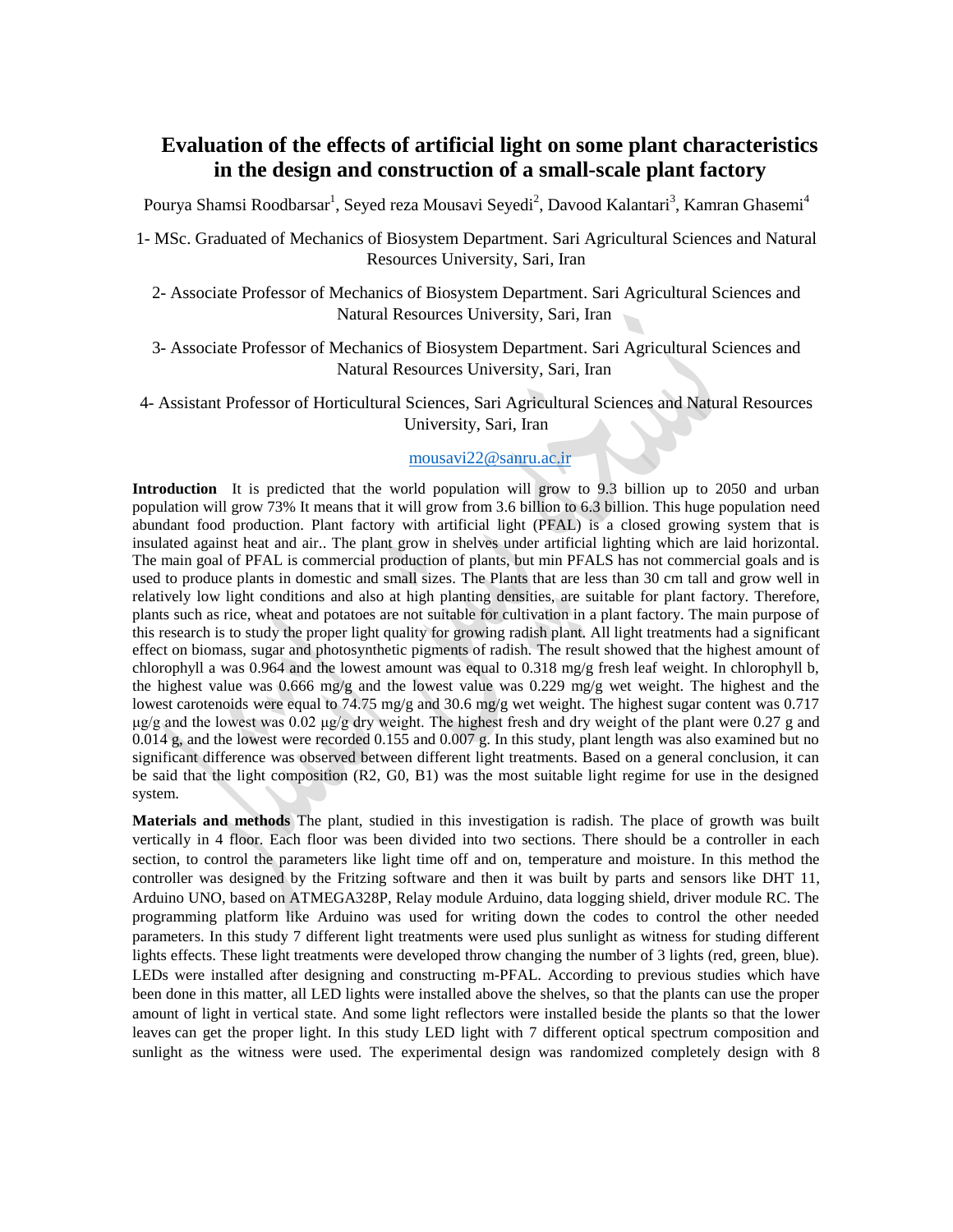treatments and three replications and all the data analysis were done through SAS software. The average comparison was done in Duncan method and probability of 1% and 5%.

**Results and discussion** According to results, light regime (R2,G0,B1) has the highest amount of chlorophyll "a", that has significant difference with the witness and the other treatments. The lowest amount of chlorophyll "a" was related to (R1, G0, B0) treatment, that didn't have significant difference with the witness and (R1,G1,B1). The highest amount of chlorophyll "b" was related to (R2,G0,B1) treatment, that had significant difference with the witness, but in comparison with  $(R2, G1, B0)$  and  $(R1, G0, B2)$  treatments didn't have significant difference. The amount of photosynthesis pigments are higher by using the mixed light treatment of blue and red, especially when the red light is more. The highest wet weight was seen in (R2, G0, B1) treatment, which didn't have significant difference with natural light. The lowest wet weight was seen in just red light treatment, that was very low in comparison with the other treatments. According to results, dry weight of radish is 4-6 percent of its wet weight. In dry weight just like the wet weight, the highest amount was for (R2, G0, B1) treatment, that didn't have significant difference with (R0, G1, B2) and (R1, G0, B0). The highest amount of sugar was seen in (R2, G0, B1) treatment, that was very high in comparison with other used optical regimes and natural light. Because the production of carbohydrates and sugar has direct relation with Photosynthesis, so we can conclude that the state of photosynthesis is more proper in (R2, G0, B1) treatment.

**Conclusion** In this study, the effective light quality for healthy and faster growth of radish plant in a plant factory was investigated. In case of limitations of natural light in greenhouse, multi-floor plantings and plant factories, LED lights in optimized quality can be a good alternative light. Also it has been indicated that the best light mixture is the red and blue light, when the red light is more than the blue light. And the worst light regime was the only red color, which had negative effect on the all parameters.

**Keywords:** Artificial light, Chlorophyll, Light regime, Plant factory, Urban agriculture.

**ارزیابی اثرات نور مصنوعی بر برخی شاخصهای گیاه در طراحی و ساخت یک کارخانه گیاهی**

**مقیاس کوچک**

3 ، داوود کالنتری <sup>2</sup> ، سیدرضا موسوی سیدی <sup>1</sup> پوریا شمسی رودبارسرا 4 ، کامران قاسمی دانشآموخته کارشناسی ارشد، دانشگاه علوم کشاورزی و منابع طبیعی ساری دانشیار، گروه مکانیک بیوسیستم، دانشگاه علوم کشاورزی و منابع طبیعی ساری <sup>2</sup> دانشیار، گروه مکانیک بیوسیستم، دانشگاه علوم کشاورزی و منابع طبیعی ساری <sup>3</sup> استادیار، گروه علوم و مهندسی باغبانی، دانشگاه علوم کشاورزی و منابع طبیعی ساری <sup>4</sup>

mousavi22@sanru.ac.ir **:مسئول نویسنده\***

### **چکیده**

تولید مواد غذایی در محیط شهری راهکار مناسبی برای به کارگیری فضاهای بالاستفاده میباشد. هدف اصلی این پژوهش طراحی و ساخت یک کارخانه گیاهی مجهز به نور مصنوعی جهت استفاده در مناطق شهری میباشد. از آن جا که تامین نور مناسب از مهمترین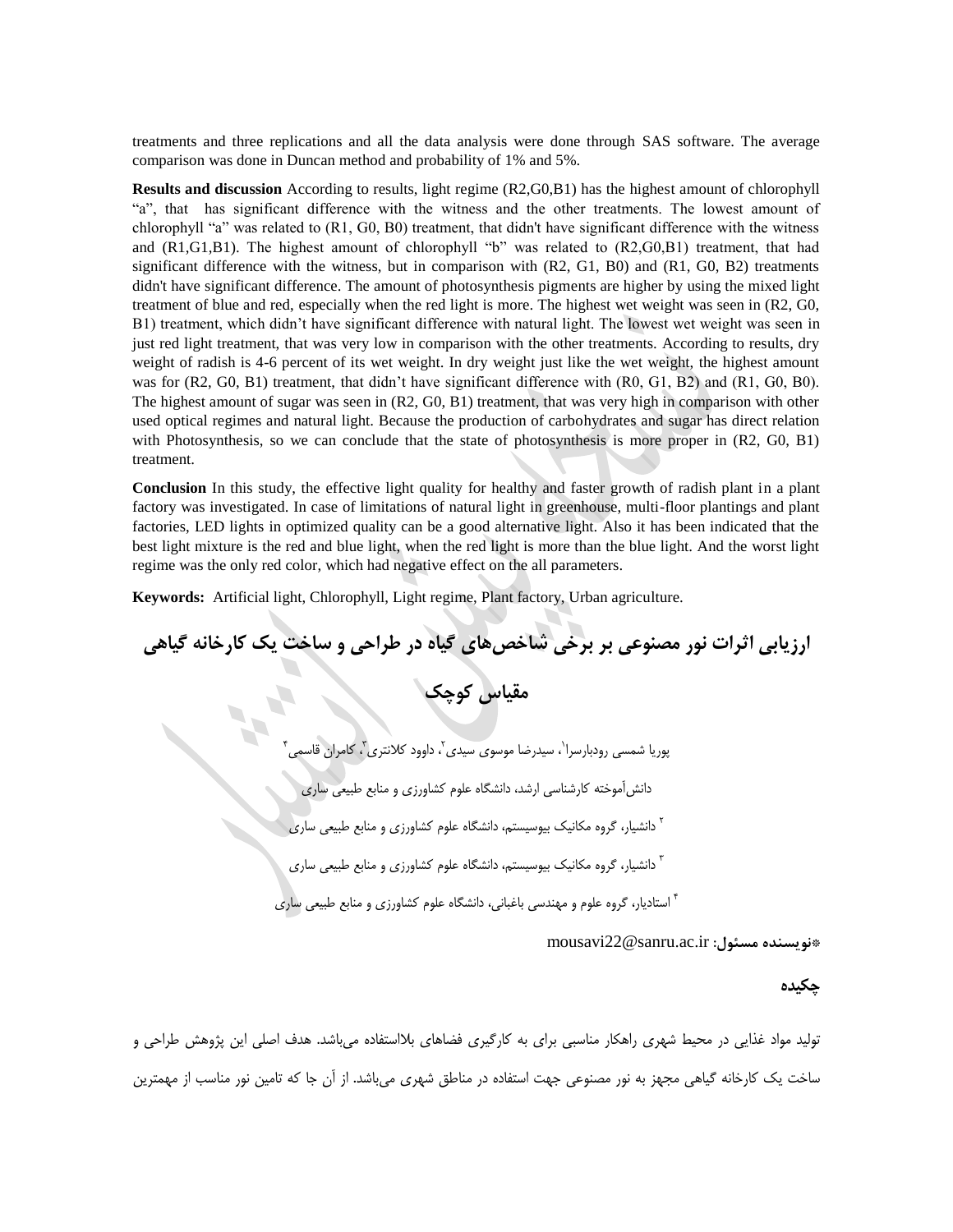ویژگیهای تاثیرگذار بر کارایی یک کارخانه گیاهی محسوب میشود، تعداد 8 تیمار نوری )1=B، 0=G، 2=R)،( 0=B 1,=G 2,=R)، و نور خورشید به عنوان (R=1, G=0, B=0) ، (R=0, G=0, B=1) ، (R=1, G=1, B=1) ، (R=0, G=1, B=2) و نور خورشید به عنوان ( شاهد و در سه تکرار مورد آزمایش قرار گرفت. گیاه مورد استفاده تربچه با نام علمی sativus Raphanus بود که پس از 5 هفته برداشت شد و پارامترهای مختلفی از ش )2012 *.,al et* Li). گیاهانی مانند برنج، گندم و سیبزمینی که معموال بهعنوان منبع کالری مورد استفاده انسان و دام قرار میگیرند و گیاهانی که نیاز به مناطق وسیعی جهت پرورش دارند، مناسب تولید در کارخانه گیاهی نیستند. کارخانه گیاهی در ژاپن و کشورهای آسیایی جهت تولید سبزیجات، گیاهان دارویی و نشا مورد استفاده قرار گرفته است ) ,Kozai <sup>2013</sup>(. با توجه به اینکه یکی از مشکالت هر جامعهای موضوع اشتغالزایی است، کارخانه گیاهی تا حدودی برای حل این مشکل مناسب است. بدین صورت که با ارائهی آموزشهایی ساده به افراد جامعه، کارخانه گیاهی میتواند موجب ایجاد فرصتهای شغلی برای سالمندان و معلولین با محیط کاری امن و دلپذیر شود و سبب تولید گیاهانی تازه و با کیفیت باال گردد )2019 .,*al et* Kozai).

در تحقیقی )1991 .,*al et* Ikeda )به تولید کاهو با استفاده از المپهای فلورسنت و تحت یک برنامه کشت ساالنه پرداختند. در این  $\cdot$ فریش از ۱۶ ساعت روشنایی استفاده کردند بهطوریکه شدت نور در زمان روشنایی در محدوده  $\cdot^2$ ۳۳۰–۵۶۰ دما ۲۵/۵ نفط ف درجه سانتیگراد و در دوره خاموشی نیز 23/2 3 درجه سانتیگراد تنظیم شد. همچنین رطوبت برابر با 03 5 درصد، غلظت کربن دی- اکسید ppm 033 53 ، سرعت جریان هوا 3/5 متر بر ثانیه، هدایت الکتریکی ms 1/3 و pH محلول غذایی برابر با 5/5 تنطیم شد. نتایج نشان داد که در شرایط فوق رشد کاهو افزایش یافت بهطوریکه وزن تازه گیاه در طی 20 روز به 05 گرم رسید. همچنین مصرف الکتریسیته برای روشنایی در طول دوره جوانهزنی گیاه و مصرف الکتریسیته کل بهترتیب برابر با 1/1 و 2/5 کیلوواتساعت گزارش شد که حدود 53 و 23 درصد کمتر از تجهیزات متعارف با استفاده از المپهای سدیم فشار باال بود. در پژوهشی )2007 .,*al et* Kozai)در یک کارخانه گیاهی از روش نوردهی رو به باال با استفاده از LEDهایی که روی پانلهای کشت قرار گرفت تا انرژی نورانی بیشتری برای برگهای پایینی ایجاد شود، استفاده کردند. در کارخانه گیاهی، نور رو به باال که توسط برگهای پایینی جذب نمیشود، توسط برگهای باال جذب میشود و یا توسط بازتابنده نوری که در باالی تاج پوششی گیاه قرار میگیرد، به سمت جامعه گیاهی بازتاب میشود که از نوردهی بین محصوالت مفیدتر میباشد در تحقیقی )2011 .,*a*l *et* Shimizu )به توسعه یک دستگاه جدید بهینه شده با LED برای تولید سبزیجات در یک کارخانه گیاهی پرداختند که در آن هدف اصلی بررسی کیفیت نور موثر برای رشد سالم و سریعتر گیاهان بود. تاثیر کیفیت نور توسط ترکیبی از LEDها ) آبی، سبز و قرمز( بر میزان فتوسنتز و رشد کاهو بررسی شد. نتایج نشان داد که میزان فتوسنتز کاهو در نور مخلوط با LEDهای قرمز و آبی بیشتر است. طول ساقه در نور قرمز و آبی افزایش و در نور ترکیبی کاهش یافت. همچنین وزن تر کاهو در نور قرمز و فلورسنت افزایش یافت. در پژوهشی )2018 .,*al et* Graamansv )با استفاده از منابع موجود در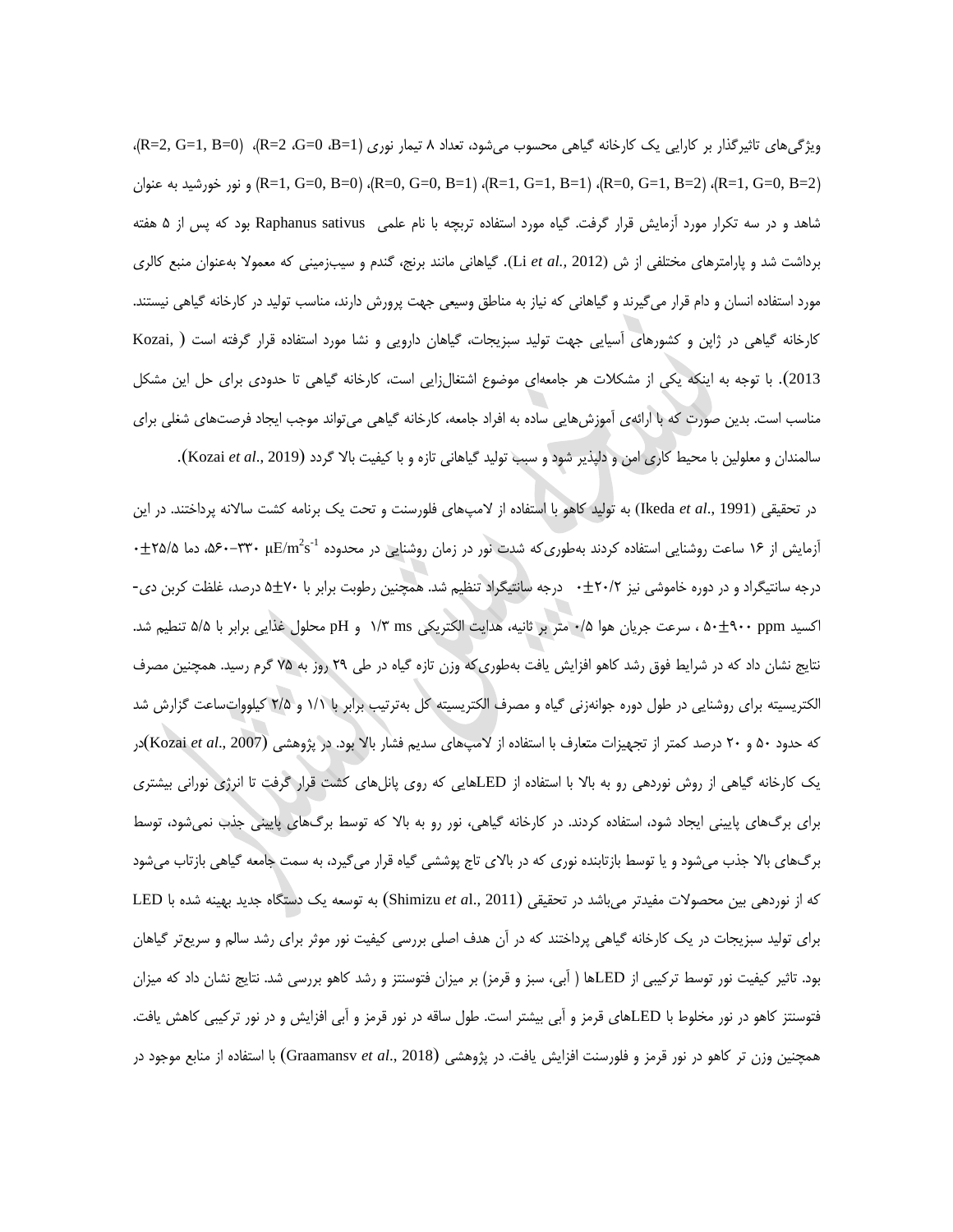مورد تولید کاهو، عملکرد یک کارخانه گیاهی را با یک گلخانه سنتی برای سه منطقه جغرافیایی مختلف مقایسه کردند. با توجه به نتایج اعلام شده، از لحاظ بهرهوری انرژی کارخانه گیاهی (۱۴۱۱ MJKg<sup>–1)</sup> حتی از کارآمدترین گلخانهها (۱۶۹۹ MJKg<sup>–1)</sup> نیز بهتر عمل کرد. همچنین از لحاظ منابع مصرفی مانند آب و کربندیاکسید نیز عملکرد بهتری از خود نشان داد. هدف از این پژوهش طراحی و ساخت یک کارخانه گیاهی و ارزیابی اثر رژیمهای نوری مختلف بر برخی از ویژگیهای محصول تولیدی در آن به منظور تولید مواد غذایی در محیط شهری بود. در این تحقیق از گیاه تربچه استفاده شد.

## **مواد و روشها**

طراحی و ساخت کارخانه گیاهی با استفاده از نرمافزار Solidworks برای طراحی محفظه رشد، نرم افزار Fritzing برای طراحی مدار الکترونیکی ارزیابی اثرات نور مصنوعی بر برخی شاخصهای گیاه ، کدنویسی در آردینیو برای راه اندازی کنترلر، ماژول رطوبت و دما، ماژول رله، ماژول درایور C2I ، کنترلر و LED ها استفاده شد.

### **طراحی و ساخت محفظه رشد**

محفظه رشد به صورت عمودی در 4 طبقه ساخته شد و به منظور کاهش حجم محفظه، هر طبقه به دو بخش تقسیم گردید. برای طراحی فضای کشت از نرمافزار Solidworks استفاده شد. در شکل ،1 نمای سهبعدی و در شکل ،2 نمای دوبعدی محفظه رشد که در بخش Drawing طراحی گردید، نشان داده شده است. واحد اندازهگیری همه ابعاد محفظه بر حسب میلیمتر میباشد که در شکل 2 نشان داده شده است. برای ارزیابی محفظه رشد و اطمینان از کارکرد صحیح سایر قطعات، میزان دما و رطوبت کارخانه گیاهی خالی از گیاه هر ده دقیقه به مدت 48 ساعت اندازهگیری و ذخیره شد. در این آزمایش دمای اندازهگیری روی 25 درجه سانتیگراد و رطوبت روی 13 درصد تنظیم شد. حداکثر اختالف دما و رطوبت برای سنسورها در طی این مدت به ترتیب دو درجه سانتیگراد و چهار درصد بهدست آمد.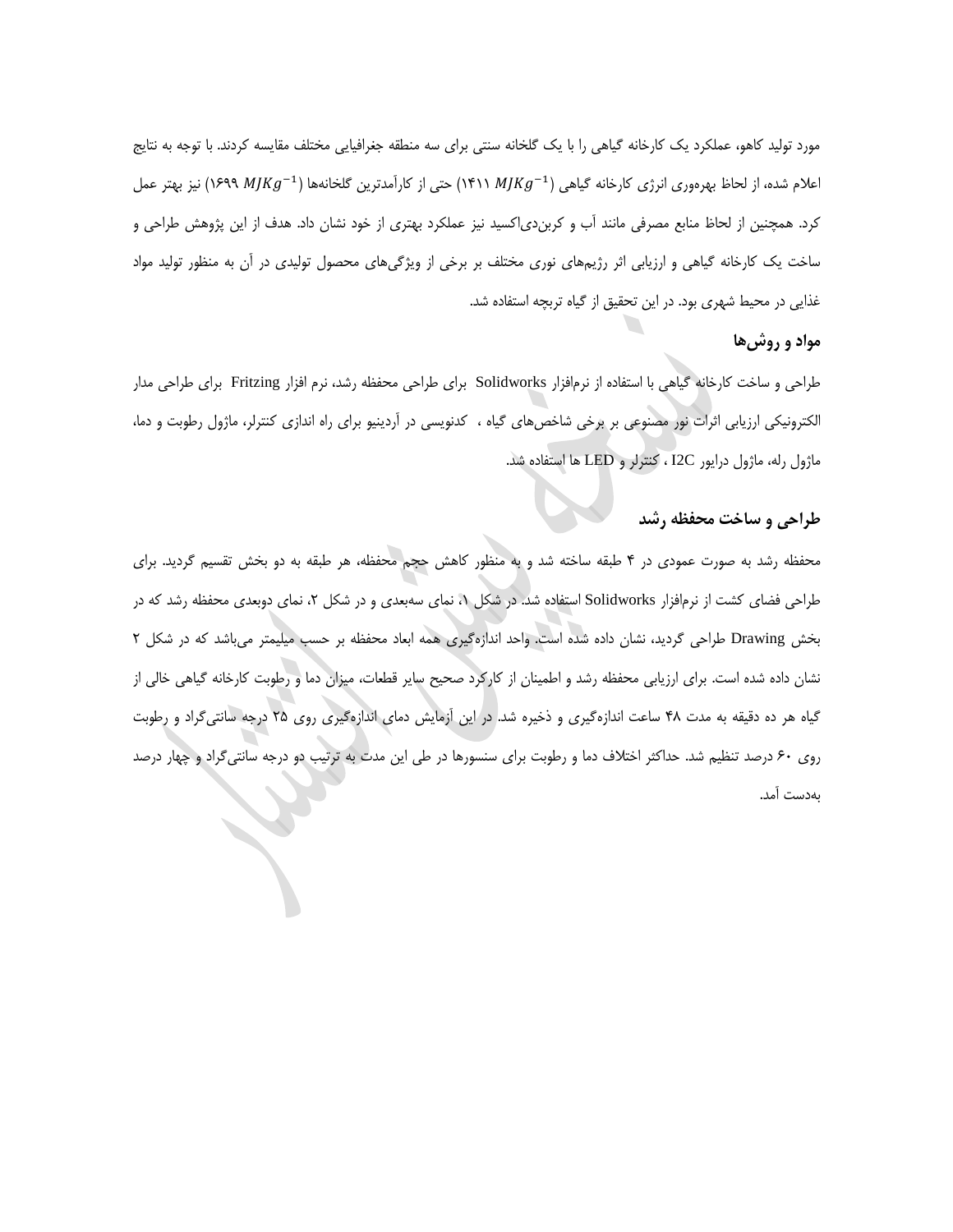

**شکل** -**1** طرح سه بعدی محفظه رشد **Fig.1**. Three-dimensional design of the growth chamber



**Fig.2**. Two-dimensional design of the growth chamber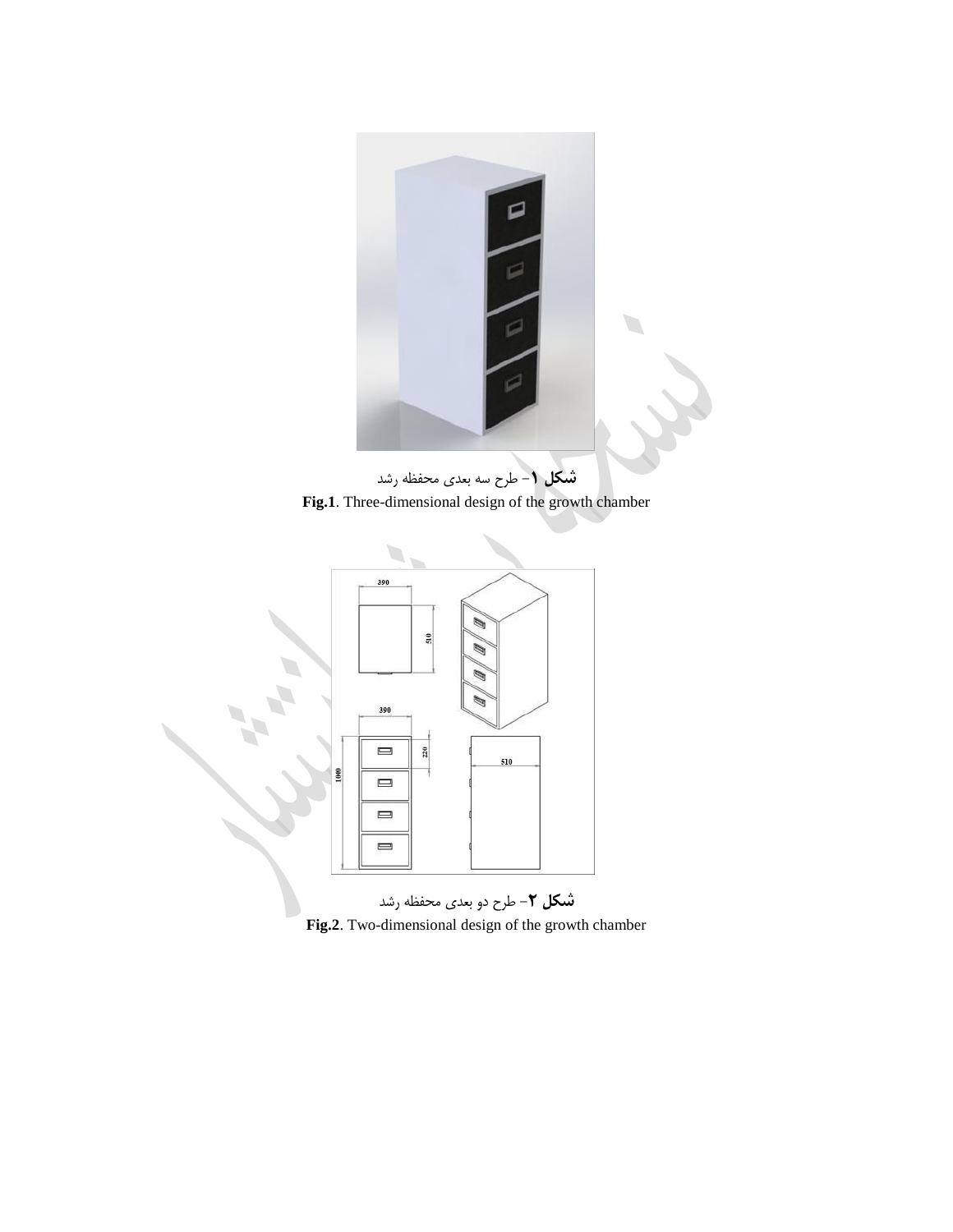## **ماژول اندازهگیری دما و رطوبت** -11DHT

این سنسور برای اندازهگیری دما و رطوبت میباشد. دارای مصرف انرژی کم، انتقال سیگنال به مسافت بیش از 23 متر و دارای اندازهی کوچک است. دقت اندازهگیری دما <del>1</del>۲ درصد و دقت اندازهگیری رطوبت ۵± درصد است. ولتاژ ورودی و خروجی آن ۳ الی ۵ ولت می-باشد. دمای بین -23 الی 13 درجه سانتیگراد و رطوبت بین 5 الی 05 درصد را میتوان اندازهگیری کند.

## **ماژول رله**

این ماژول زمان روشنایی و خاموشی را کنترل میکند از رله 5 ولت هشت کاناله استفاده شد. این ماژول به گونهای است که پینهای دیجیتال برد آردینو مستقیما به ورودی کنترل رله وصل میشود.

# **ماژول درایور** C2I

در این طراحی از یک ماژول درایور LCD کاراکتری 2\*11 با ارتباط C2I استفاده شد. به کمک این درایور راه اندازی LCD بسیار آسان میشود و از تعداد پینهای دیجیتال آردوینو کمتری استفاده میشود.

## **شیلد دیتا الگر**

به منظور ذخیره دادهها و همچنین تنظیم ساعت برای خاموشی و روشنایی از یک شیلد دیتاالگر آردینو استفاده شد. با استفاده از این شیلد میتوان فایلها را بر روی یک حافظه SD ذخیره کرد. دیتاالگر برای ذخیره دادههایی به کار میرود که بعد از قطع شدن برق، اطالعات آن از بین نرود.

## **طراحی و ساخت کنترلر برای کارخانه گیاهی**

برای کنترل برخی از پارامترها مانند دما، رطوبت و زمان روشن و خاموش شدن المپهای مورد استفاده جهت تولید نور مصنوعی، نیاز به یک کنترلر میباشد. ابتدا با استفاده از نرمافزار Fritzing کنترلر مورد نظر طراحی شد )شکل 3( و در ادامه از قطعات و سنسورهای -11DHT برای اندازهگیری رطوبت و دما، برد آردوینو UNO بر پایه P328ATMEGA، ماژول رله، شیلد دیتاالگر و ماژول درایور C2I استفاده شد. همچنین برای نوشتن کدها جهت کنترل پارامترهای مورد نیاز، از محیط برنامهنویسی نرمافزار آردوینو استفاده شد. شکل 4 کنترلر استفاده شده در این پژوهش را نشان داده است.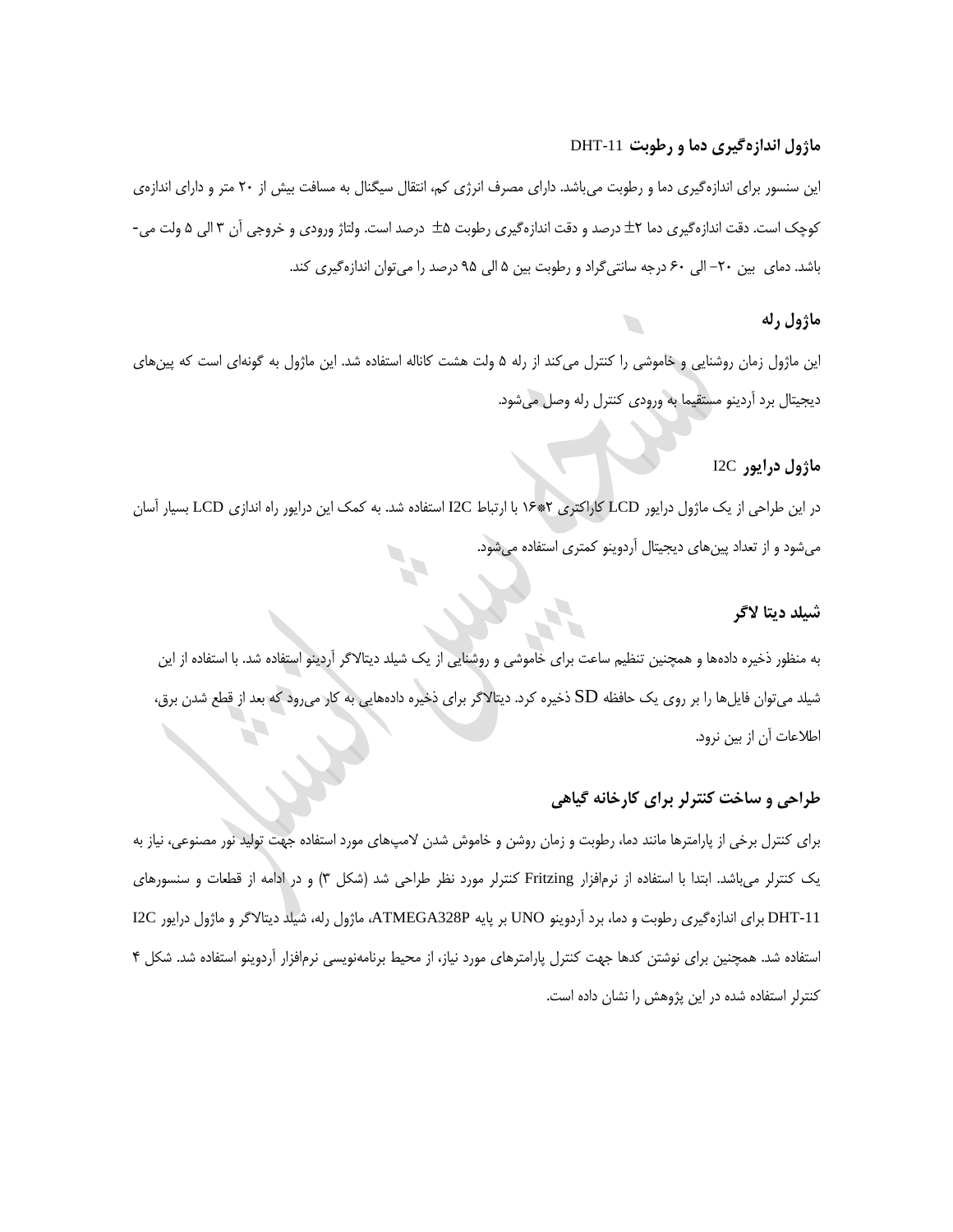

**شکل** -**3** مدار طراحی شده در نرم افزار Fritzing **Fig.3**. Circuit designed in Fritzing software



**شکل ک**– کنترلر مورد استفاده **Fig.4**. The controller used

**تیمارهای رنگی**

برای بررسی تاثیر نورهای مختلف بر گیاه از 0 تیمار رنگی و از نور خورشید به عنوان تیمار شاهد استفاده شد. این تیمارها از طریق تغییر در تعداد سه رنگ قرمز (۶۶۰–۶۱۰ نانومتر)، سبز (۵۵۰–۵۰۰ نانومتر) و آبی (۵۰۰–۴۵۰ نانومتر) به وجود آمدند (جدول ۱). طول همهی LEDهای مورد استفاده 13 سانتیمتر و محدوده پوشش آنها حدود 33 سانتیمتر بود )شکل 5(.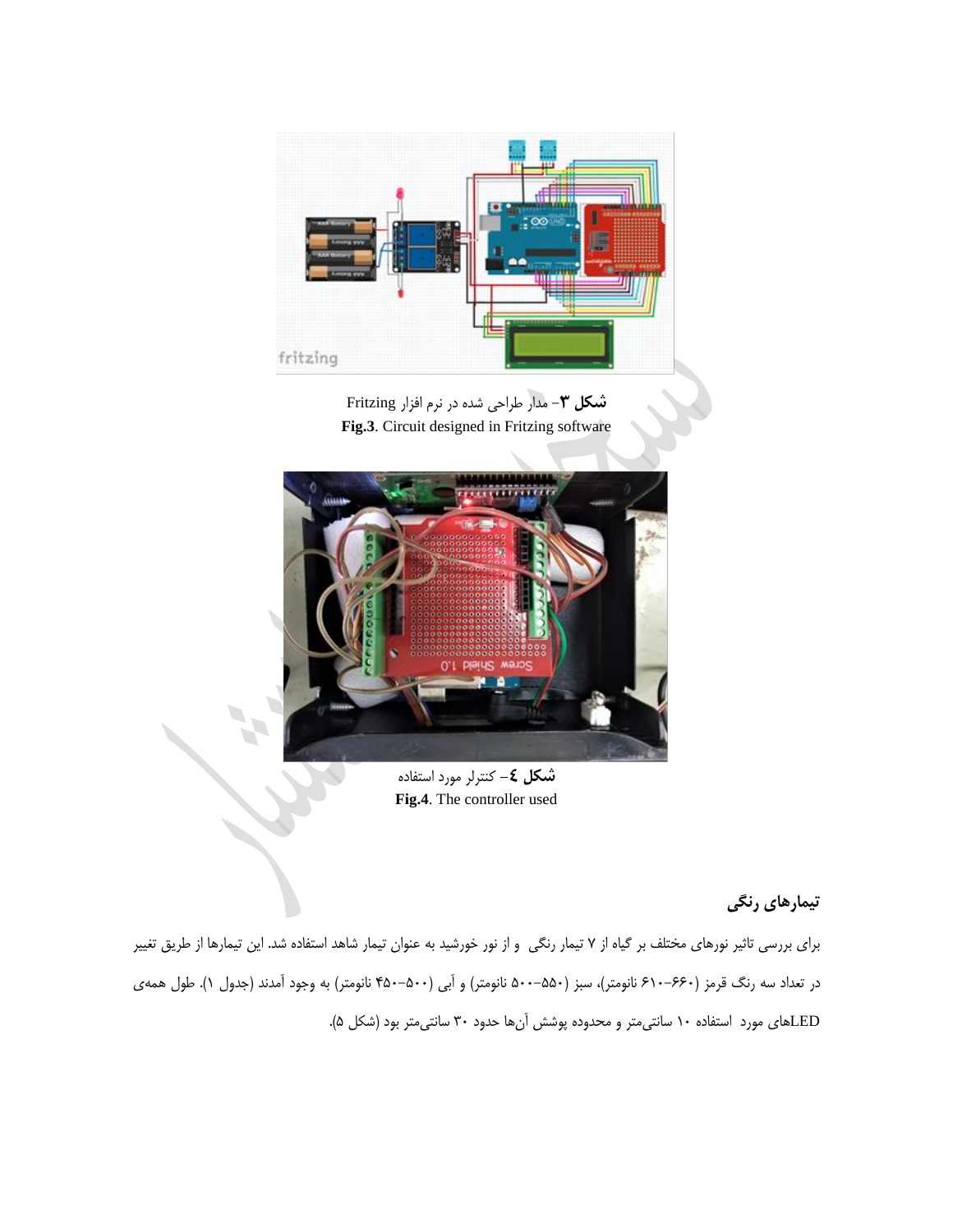

**شکل** -**5** LEDها برای تولید نور مصنوعی **Fig.5**. LEDs to produce artificial light

| Table 1- The ratio of LED lamps used in this experiment |                       |                                 |                  |  |
|---------------------------------------------------------|-----------------------|---------------------------------|------------------|--|
| تيمارها                                                 | قرمز                  | سبز                             | أبى              |  |
| <b>Treatments</b>                                       | <b>Red</b>            | Green                           | <b>Blue</b>      |  |
| تيمار 1                                                 | 2                     | $\theta$                        |                  |  |
| Treatment 1                                             |                       |                                 |                  |  |
| تيمار 2                                                 | 2                     | 1                               | $\overline{0}$   |  |
| Treatment 2                                             |                       |                                 |                  |  |
| تيمار 3                                                 |                       | $\overline{0}$                  | 2                |  |
| Treatment 3                                             |                       |                                 |                  |  |
| تيمار 4                                                 | $\mathbf{0}$          | 1                               | $\overline{c}$   |  |
| Treatment 4                                             |                       |                                 |                  |  |
| تيمار5                                                  |                       | 1                               |                  |  |
| Treatment 5                                             |                       |                                 |                  |  |
| تيمار 6                                                 | $\theta$              | $\mathbf{0}$                    | $\mathbf{1}$     |  |
| Treatment 6                                             |                       |                                 |                  |  |
| تيمار 7                                                 |                       | $\boldsymbol{0}$                | $\boldsymbol{0}$ |  |
| Treatment 7                                             |                       |                                 |                  |  |
| تيمار7                                                  | شاهد (نور طبیعی محیط) |                                 |                  |  |
| Treatment 8                                             |                       | Control (natural ambient light) |                  |  |

**جدول** -**1** نسبت المپهای LED بکاررفته در این آزمایش

**اجرای آزمایش و تست با گیاه مدل**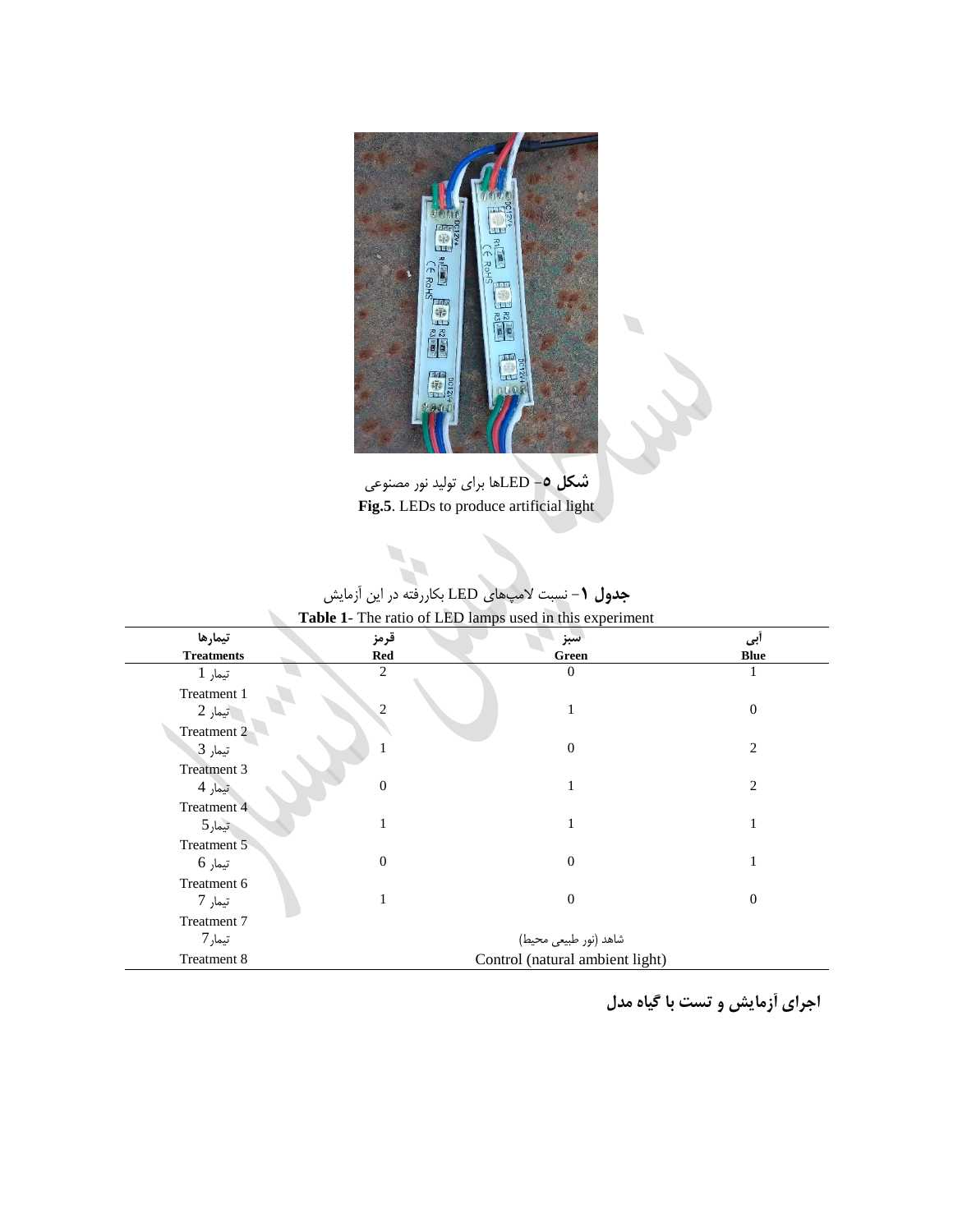پس از طراحی و ساخت کارخانه گیاهی کوچک، LEDها نصب شدند. با توجه به پژوهشهای انجام شده، همهی LEDها در قسمت باالیی هر قفسه قرار گرفت و گیاه در معرض تابش نور مستقیم المپهای مورد استفاده بود. مدت زمان روشنایی و خاموشی به ترتیب بر 11 و 8 ساعت تنظیم شد و شدت نور بر 133 3333 لوکس تنظیم شد که این مقدار توسط دستگاه لوکسمتر اندازهگیری شد. همچنین برای رسیدن نور به برگهای زیرین گیاه، از بازتابندهها (فویل آلومینیومی) در اطراف گیاه استفاده شد. شکل ۶ محل قرارگیری LEDها را نشان داده است. دما و رطوبت در طول انجام آزمایش ثابت بود و برای تنظیم آنها از سیستم خنککننده آزمایشگاه استفاده شد. همچنین برای اندازهگیری دما و رطوبت از دو سنسور استفاده شد که در قفسههای اول و سوم و در باالی LEDها نصب شدند. شکل 0 محل قرارگیری سنسور دما و رطوبت را نشان داده است. پس از نصب سنسورها و سایر قطعات مربوط به کارخانه گیاهی کوچک و تنظیم دمای مورد نظر برای رشد گیاه، بذر گیاه تربچه درون لیوانهای یکبارمصرف کاشته شد و داخل دستگاه قرار گرفت. همچنین از کوکوپیت و پرلیت به عنوان بستر کشت استفاده شد. در ابتدا تنها آب مورد نیاز در اختیار گیاهان قرار گرفت و پس از دو هفته و رشد برگهای حقیقی، محلول غذایی رقیقشده نیز به منظور تغذیه گیاهان استفاده شد. پس از گذشت پنج هفته اقدام به برداشت تربچه ها شد و در آون با دمای 43 درجه سانتیگراد به مدت 24 ساعت قرار گرفت.همچنین طول گیاه )طول اندام رویشی( در سه مرحله زمانی اندزهگیری شد. سپس پارامترهای مختلف مانند وزن تر و خشک، قند و همچنین رنگیزههای فتوسنتزی )کلروفیلa، کلروفیل b و کارتنوئید) اندازهگیری گردید.



**شکل 6** - محل قرارگیری LEDهای تولیدکننده نور مصنوعی **Fig.6**. Location of LEDs producing artificial light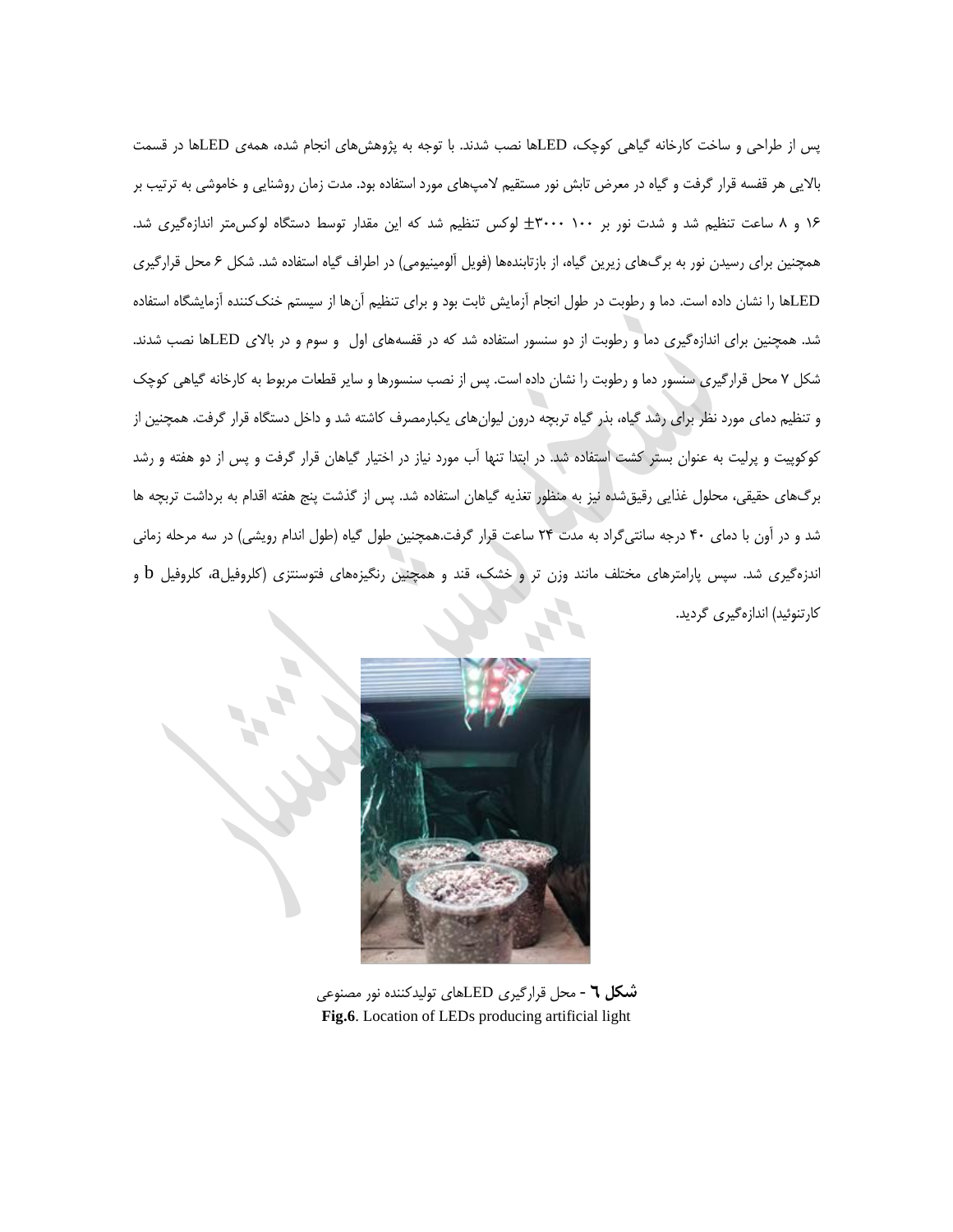

**شکل 7** - محل قرارگیری سنسور دما و رطوبت **Fig.7**. Location of temperature and humidity sensor

## **اندازه گیری قند گیاه**

پس از خشک کردن گیاه تربچه، نمونهها با 5 میلیلیتر اتانول 83 درصد مخلوط شد و به مدت 13 دقیقه درون حمام آب گرم در دمای 03 درجه قرار گرفت. سپس محلول ساخته شده در دستگاه سانتریفیوژ با چرخش 1333 دور بر دقیقه و به مدت 13 دقیقه قرار داده شد. این فرایند چهار بار تکرار و در ادامه محلول آنترون ساخته شد و مقدار 153 میلیگرم آنترون در 133 میلیلیتر اسید سولفوریک رقیق حل شد. سپس جهت اندازهگیری قند محلول، مقدار 133 میکرولیتر از عصاره گیاه تربچه در لوله آزمایش ریخته شد و 3 میلیلیتر محلول آنترون به آن اضافه گردید. مخلوط بهدست آمده به مدت 23 دقیقه در درجه حرارت 133 درجه سانتیگراد در حمام آب جوش قرار گرفت. در نهایت جذب عصاره در طول موج 123 نانومتر توسط اسپکتوفتومتر خوانده شد و با استفاده از رابطه )1( مقدار قند برحسب میکروگرم بر گرم وزن خشک گیاه بهدست آمد )1950 .,*al et* McCready).

ونن خشک\* 
$$
\left(\begin{array}{c} -0.304 \\ 0.01242 \end{array}\right)
$$
 ہون خشک)

## **اندازهگیری رنگیزههای فتوسنتزی**

جهت عصارهگیری رنگیزهها، از حلال متانول استفاده شد و جذب عصاره متانولی بهدست آمده در طول موجهای ۶۶۵/۲ 7۶۵/۶ و ۴۷۰ نانومتر خوانده شد و محاسبات الزم با استفاده از روابط 2-4 انجام گرفت)2001 ,Buschmann and Lichtenthaler). در این روابط، کلروفیل C $_{\rm b}$ ، کلروفیل b کلروفیل کا و  $\rm C_{\rm (X+C)}$  کارتنوئیل $\rm C_{\rm a}$ 

 $C_a$  ( $\mu$ g/ml) = 16.72 A<sub>665.2</sub> – 9.16 A<sub>652.4</sub>  $(\mathbf{r})$ 

$$
C_b ( \mu g/ml ) = 34.09 A_{652.4} - 15.28 A_{665.2}
$$
 (7)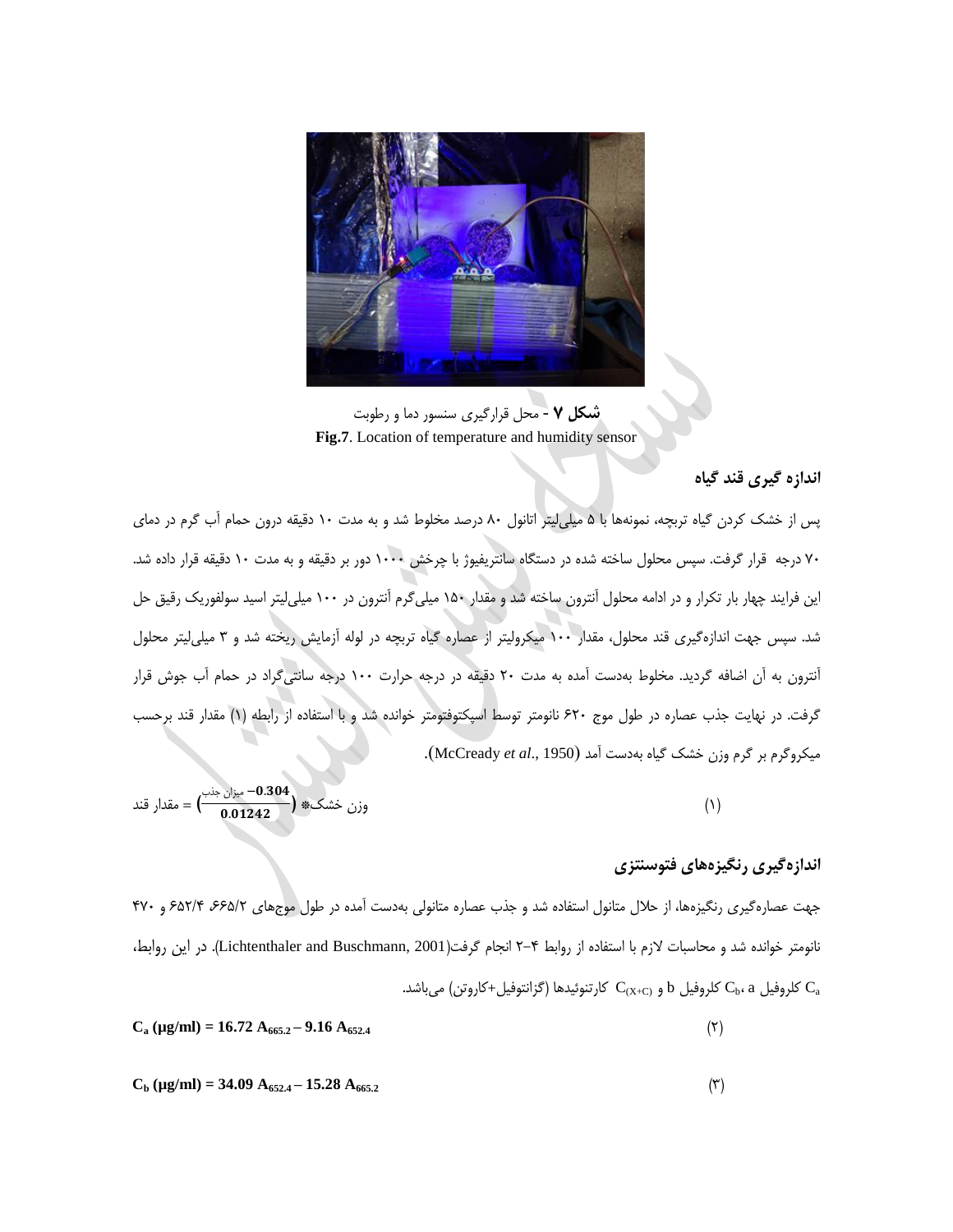### **طرح آماری مورد استفاده**

در این پژوهش از نور مصنوعی تولید شده با استفاده از LED با هفت ترکیب طیف نوری و از نور خورشید به عنوان تیمار شاهد استفاده شد. طرح مورد استفاده، طرح کامال تصادفی با 8 تیمار و 3 تکرار بود و تجزیه و تحلیل آماری با استفاده از نرمافزار SAS صورت گرفت. مقایسه میانگینها نیز از روش دانکن و در سطح احتمال یک و پنج درصد انجام شد.

### **نتایج و بحث**

نتایج نشان داد، تاثیر تیمارهای بکار رفته بر تمامی صفات مورد ارزیابی به جز طول گیاه، در سطح احتمال یک درصد معنیدار بود (جدول ۲).

**جدول** -**2** آنالیز واریانس تاثیر تیمارهای نوری بر زیست توده، قند و رنگیزههای فتوسنتزی تربچه **Table 2**- Analysis of variance of the effect of light diets on biomass, sugar and photosynthetic pigments of

| طول<br>length      |
|--------------------|
| 1.13 <sup>ns</sup> |
| 0.46               |
|                    |
| 9.13               |
|                    |
|                    |
|                    |
|                    |

#### **nsعدم وجود اختالف معنیدار، \*\* اختالف معنیدار در سطح احتمال یک درصد ns No significant difference, \*\* Significant difference at the level of one percent probability**

با توجه به نتایج بهدست آمده، تیمار نوری (1B 0,G 2,R (دارای بیشترین مقدار کلروفیل a بود و اختالف معنیداری با شاهد و سایر تیمارهای دیگر داشت )شکل 8(. کمترین مقدار کلروفیل a نیز مربوط به تیمار (0B 0,G 1,R (بود که اختالف معنی داری با شاهد و تیمار (1B 1,G 1,R (نداشت )شکل 8(.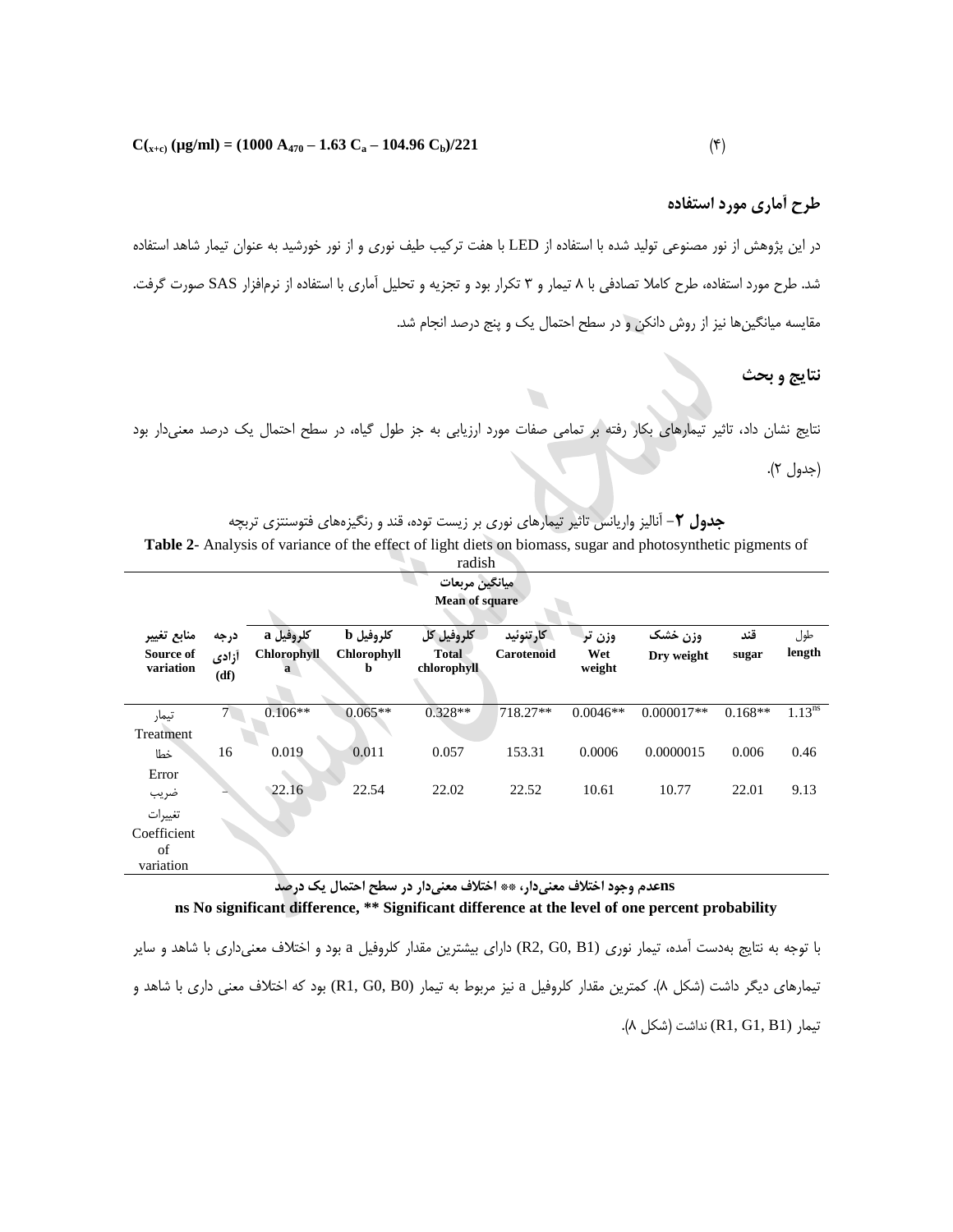بیشترین مقدار کلروفیل b متعلق به تیمار (1B 0,G 2,R (بود که با شاهد دارای اختالف معنیدار بود ولی نسبت به تیمارهای 2,R( (0B 1,G و (2B 0,G 1,R (تفاوت معنیداری نداشت )شکل 0(. مشابه آنچه در خصوص کلروفیل a بیان شد، کمترین مقدار کلروفیل b نیز مربوط به تیمار (0B 0,G 1,R (بود که اختالف معنی داری با شاهد و تیمار (1B 1,G 1,R (نداشت )شکل 0(.

کلروفیل کل به مجموع دو کلروفیل a و b گفته میشود. با توجه به شکل 13 بیشترین میزان کلروفیل کل، مربوط به تیمار 0,G 2,R( (1B بود که بهطور معنیداری نسبت به شاهد و همهی تیمارهای نوری مورد بررسی به جز دو تیمار (0B 1,G 2,R (و (2B 0,G 1,R(، برتری داشت)شکل 13(.

کارتنوئید مجموع رنگیزههایی مانند گزانتوفیل و کاروتن میباشد که نقش آن جمعآوری انرژی و استفاده در فتوسنتز است. شکل 11 مقایسه میانگین کارتنوئید در تیمارهای مختلف را نشان داده است. بیشترین مقدار کارتنوئید مربوط به تیمار (0B 1,G 2,R (بود که با تیمارهای شاهد، (1B 0,G 0,R(،) 0B 0,G 1,R (و (1B 1,G 1,R (اختالف معنیدار در سطح پنج درصد داشت )شکل 11(.

نتایج این بخش نشان داد که تیمار نوری ترکیب قرمز و آبی بهویژه زمانیکه نور قرمز بیشتر باشد، دارای رنگیزههای فتوسنتزی باالتری است. برعکس اگر تنها از یک طیف نوری آبی یا قرمز استفاده شود و یا نسبت نوری مساوی قرمز، سبز و آبی اعمال شود، وضعیت رنگیزههای فتوسنتزی و به تبع آن میزان فتوسنتز کاهش خواهد یافت. زیرا توسعه روزنه )روزنههایی بر روی گیاه که با جذب دی- اکسیدکربن امکان فتوسنتز را برای گیاه فراهم میکند( گیاه در نور تکرنگ نسبت به نور مخلوط کمتر است. نور آبی و قرمز بیشترین تاثیر را در فرآیند فتوسنتز دارند و نور آبی دارای قدرت نفوذ بیشتری در بافتهای گیاه نسبت به نور قرمز دارد و میبایست به نسبت منطقی از نور آبی بهره برد و برای رشد بیشتر نیاز به حجم نور قرمز بیشتری است. همچنین کلروفیل بیشتر نور سبز جذب نمیکند و آن را بازتاب میکند. براساس برتری تیمار (1B 0,G 2,R(، از نظر همهی رنگیزههای فتوسنتزی میتوان نتیجه گرفت، این تیمار نوری مطلوبترین تیمار برای رنگیزههای فتوسنتزی است. نتایج پژوهش )2011 .,*al et* Shimizu )نیز نشان داد که ترکیب نور قرمز و آبی در افزایش رنگیزههای فتوسنتزی نقش موثری دارد.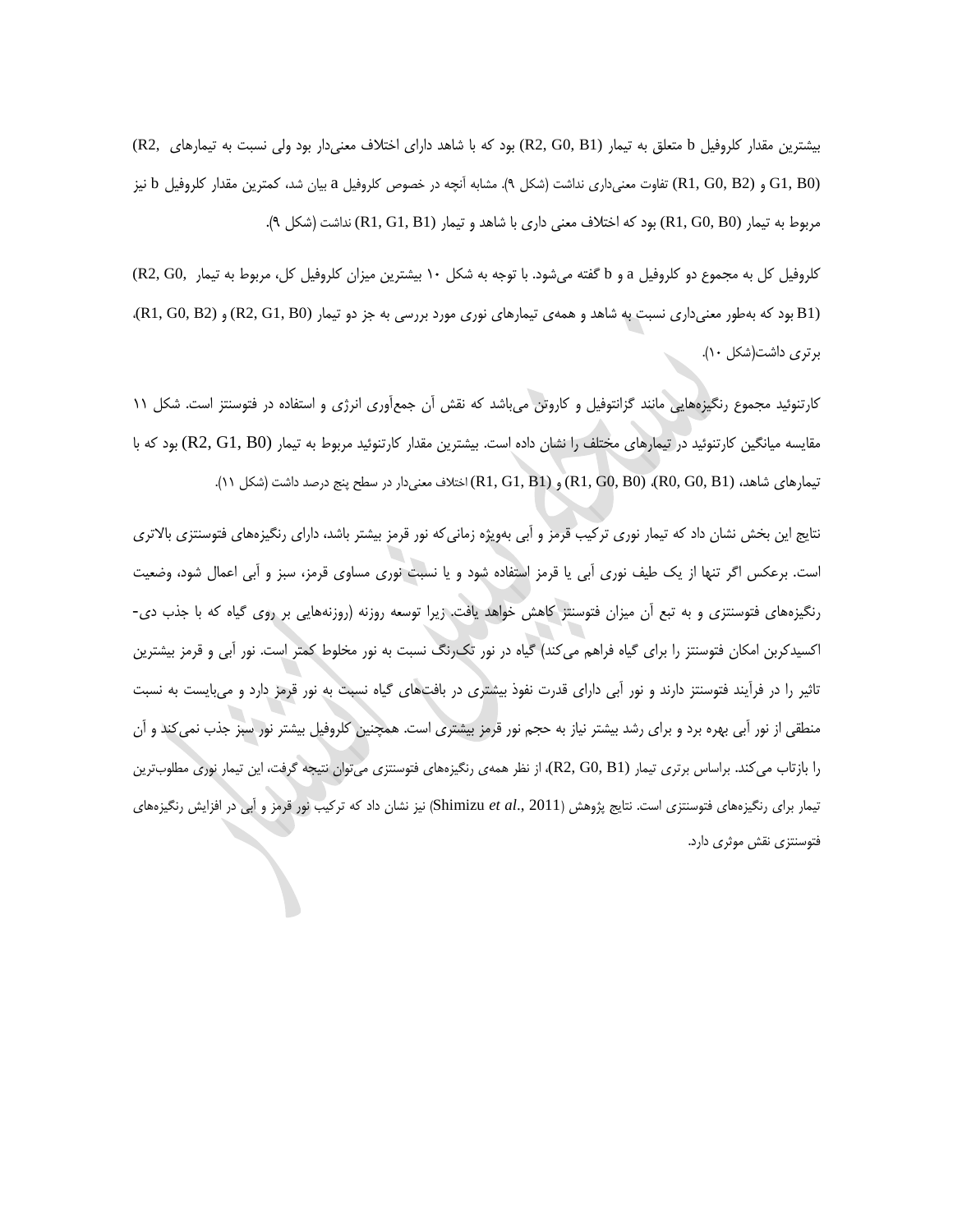







A,



**شکل -11** تاثیر کیفیت نور بر میزان کلروفیل کل برگ تربچه **Fig.10**. The effect of light quality on the amount of total chlorophyll in radish leaves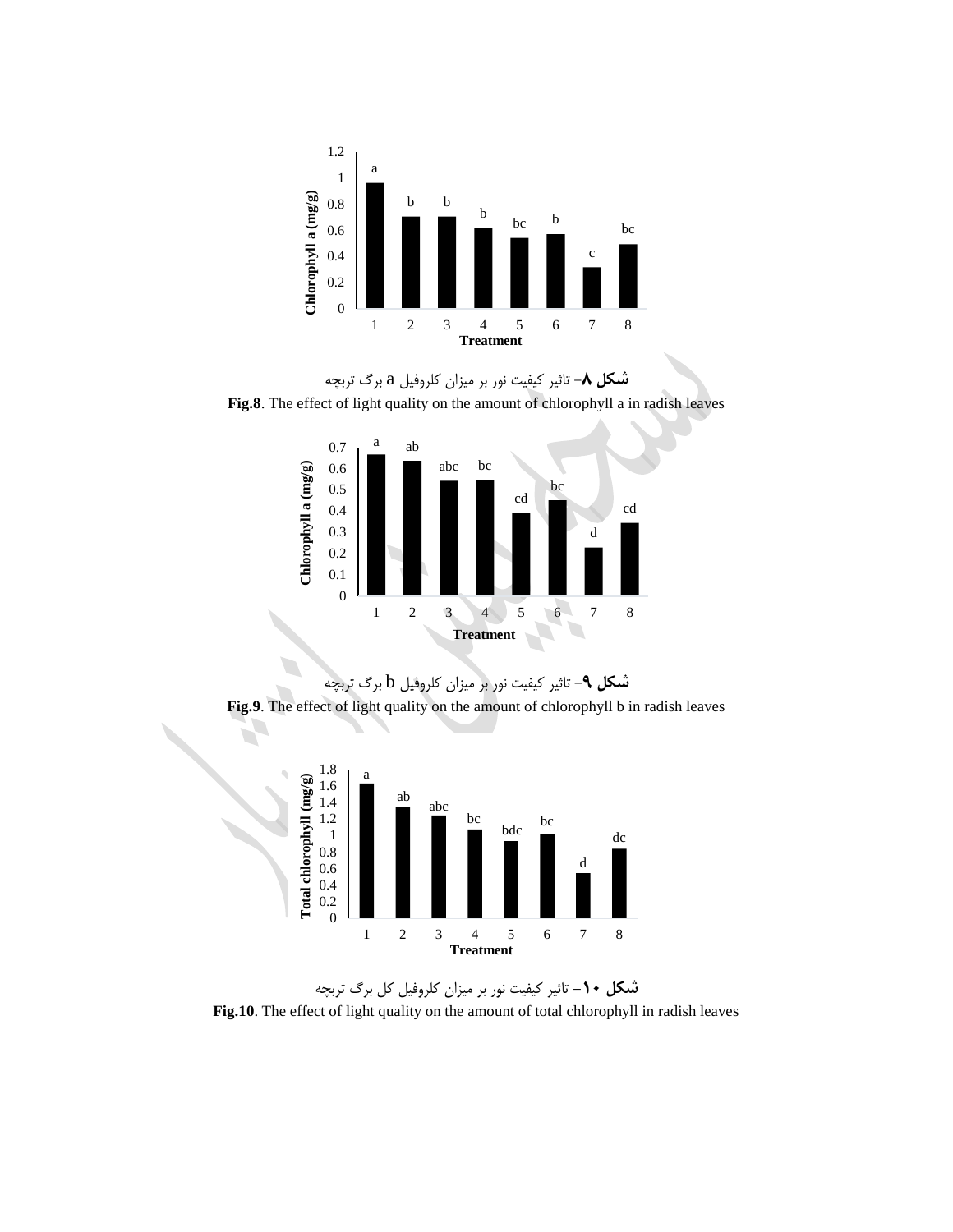

**شکل** -**11** تاثیر کیفیت نور بر میزان کارتنوئید برگ تربچه **Fig.11**. The effect of light quality on the amount of carotenoid in radish leaves

با توجه به نتایج بهدست آمده )شکل 12(، بیشترین مقدار وزن تر مربوط به تیمار )1B، 0G، 2R )بود که اختالف معنیداری با نور طبیعی و تیمارهای )2B، 0G، 1R )و )1B، 1G، 1R )نداشت. کمترین وزن تر نیز در تیمار نوری صرفا قرمز بهدست آمد که بهطورمعنیداری از تمامی تیمارها پایینتر بود )شکل 12(. بر اساس نتایج بهدست آمده، وزن خشک گیاه تربچه بین 4 الی 1 درصد وزن تر گیاه بود. در وزن خشک نیز مانند وزن تر بیشترین میزان وزن خشک مربوط به تیمار )1B، 0G، 2R )بود که اختالف معنیداری با سایر تیمارها به جز )2B، 1G، 0R )و )0B، 0G، 1R )نداشت )شکل 13(. نتایج نشان داد که طیف نوری قرمز به تنهایی نمیتواند شرایط الزم برای رشد و در نهایت حصول عملکرد مطلوب گیاه را فراهم نماید. در هنگام استفاده از یک طیف نوری، نور آبی شرایط بهتری نسبت به نور قرمز برای رشد گیاه فراهم نمود. این نتیجه عالوه بر زیست توده، در خصوص رنگیزههای فتوسنتزی نیز صادق بود و طیف آبی نسبت به طیف قرمز شرایط بهتری را برای فتوسنتز گیاه فراهم کرد.

شکل 14 نتایج مقایسه میانگین بین قند گیاه در تیمارهای مختلف را نشان داده است. بیشترین میزان قند گیاه مربوط به تیمار )1B، 0G، 2R )بود که بهطور معنیداری نسبت به تیمار شاهد، نور طبیعی و سایر تیمارهای نوری بهکار رفته برتری داشت. از آنجا که تولید کربوهیدراتها و قند ارتباطی مستقیم با کارایی فتوسنتزی دارد لذا میتوان گفت که در تیمار )1B، 0G، 2R )وضعیت فتوسنتز نسبت به سایر تیمارهای مورد بررسی وضعیت بهتری داشته است. در پژوهشی که به منظور بررسی اثر طیفهای مختلف نوری بر گیاه کاهو انجام شد، نتایج نشان داد که ترکیب نور قرمز و آبی، کارایی فتوسنتزی باالتری نسبت به طیفهای نوری مورد آزمایش داشت )2011 .,*al et* Shimizu). همراستایی میزان باالی قند و میزان رنگیزههای فتوسنتزی نیز نشان داد که در تیمار )1B، 0G، 2R ) شرایط مناسبتری برای جذب نور و انجام فتوسنتز نسبت به سایر تیمارهای نوری وجود دارد.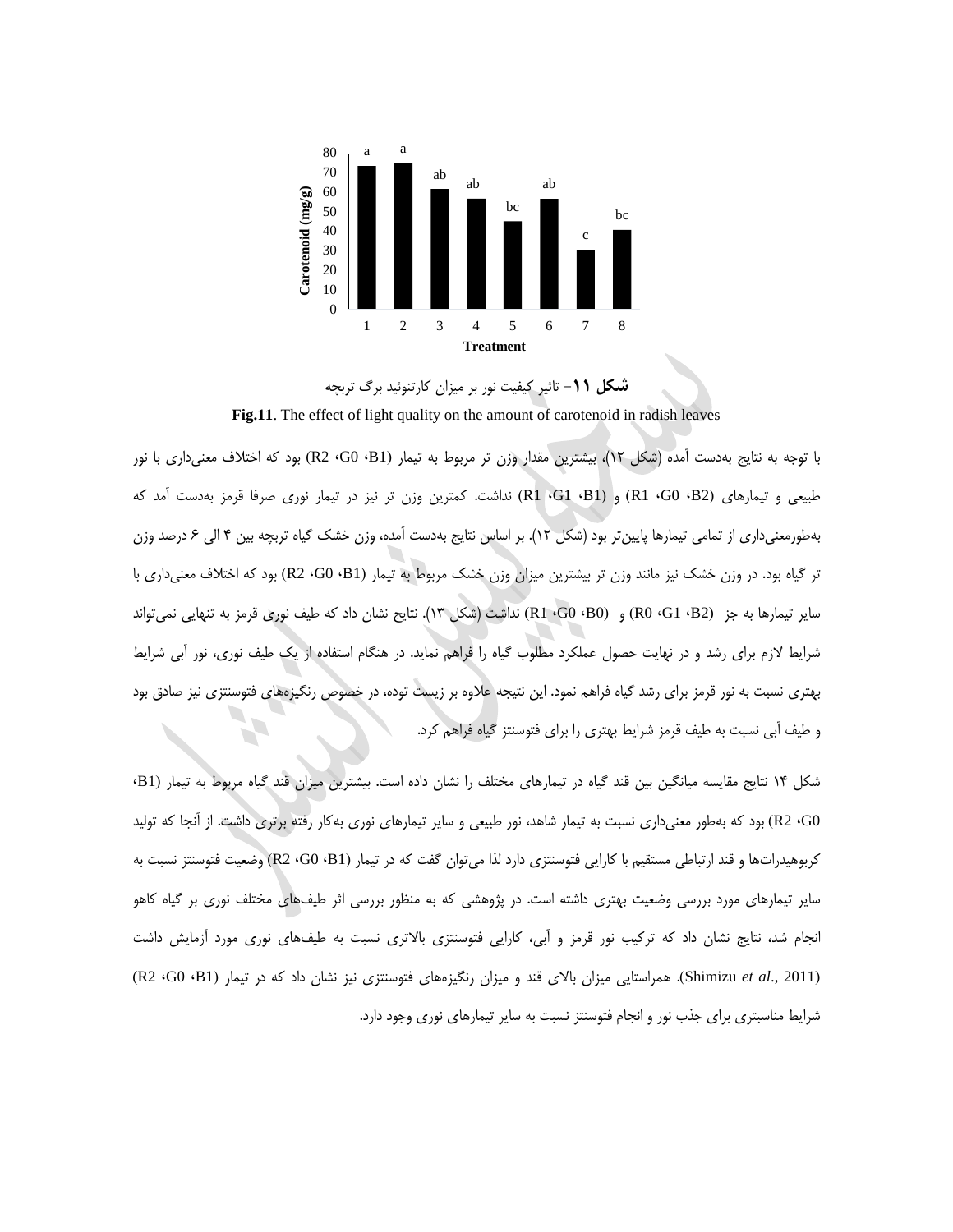









**شکل** -**14** تاثیر کیفیت نور بر میزان قند برگ تربچه **Fig.14**. The effect of light quality on the sugar content of radish leaves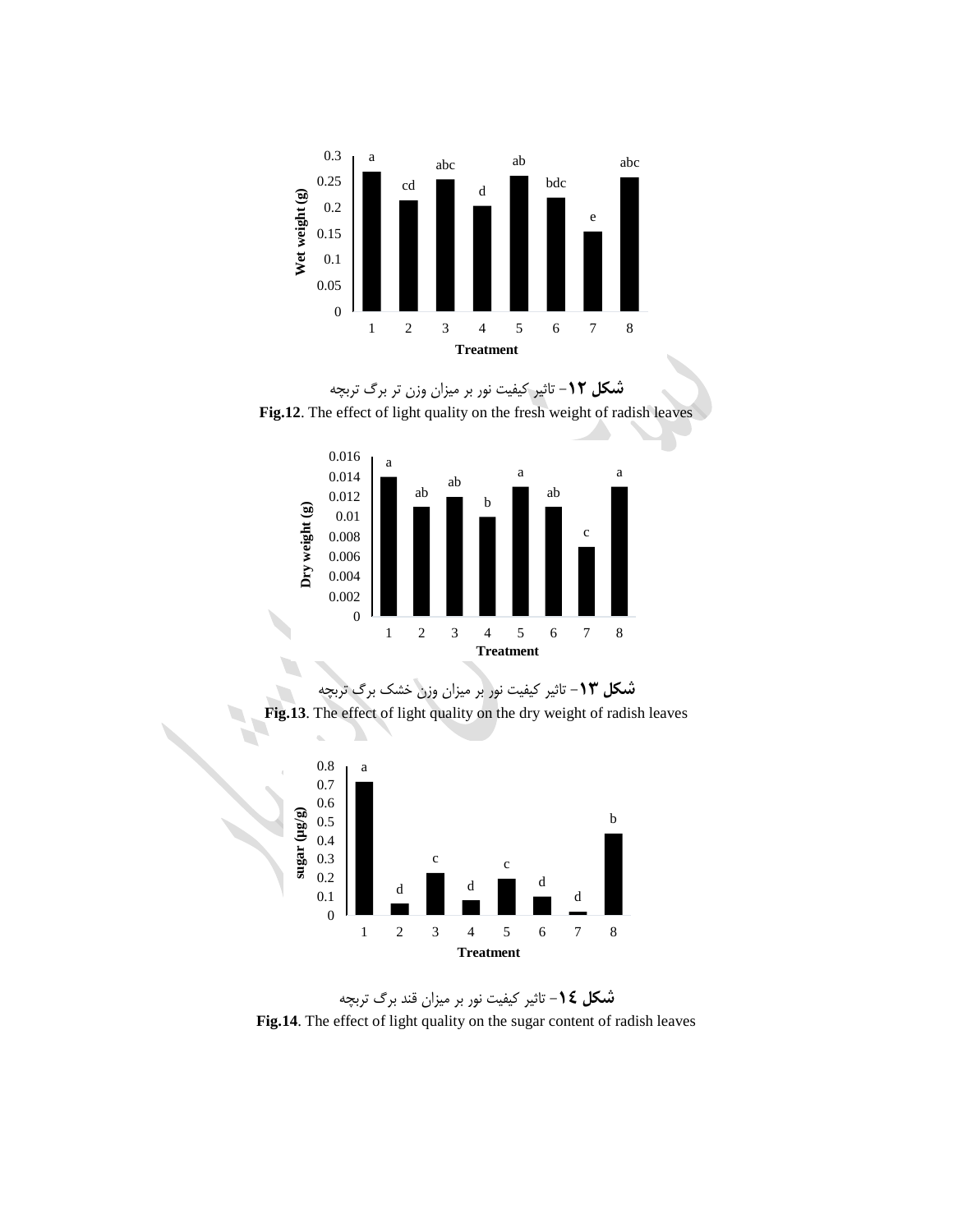طول گیاه در سه مقطع زمانی اندازهگیری و نتایج در شکل ۱۵ نشان داده شده است. با توجه به جدول ۲، اختلاف معنیداری بین تیمارها از نظر طول گیاه وجود نداشت. نتایج ارزیابی طول گیاه در تیمارهای مختلف نشان داد که اگر شدت نور مناسبی انتخاب گردد؛ المپهای LED عارضه کشیدگی )legginess )در مقایسه با نور طبیعی ایجاد نمیکنند. در اختالل کشیدگی، ساقه گیاه طویل شده ولی ضعیف و دارای کیفیت پایین است)2010 ,Javanmardi). نور مصنوعی در صورتیکه به درستی تنظیم نشود ممکن است عارضه کشیدگی را تشدید نماید



**شکل** -**15** تاثیر کیفیت نور بر طول گیاه در سه مقطع زمانی **Fig.15**. The effect of light quality on plant length in three time periods

## **نتیجهگیری کلی**

نتایج این پژوهش نشان داد که اگر محدودیتی از نظر نور طبیعی در فضاهایی مانند گلخانه و کشتهای طبقاتی و همچنین کارخانههای گیاهی ایجاد شود، میتوان از نور مصنوعی حاصل از المپهای LED در کیفیت بهینهشده را جایگزین نور طبیعی نمود. بررسی اثر تیمارهای مختلف نوری بر برخی از خصوصیات گیاه تربچه نشان داد که ترکیب نور قرمز و آبی در صورتی که شدت نور قرمز نسبت به نور آبی بیشتر باشد، میتواند در مقایسه با دیگر تیمارها شرایط بهتری را برای گیاه فراهم نماید، زیرا گیاه میتواند همهی انرژی موجود در نورهای قرمز و آبی را جذب کند. دلیل بیشتر بودن شدت نور قرمز این است که، نور قرمز دارای قدرت نفوذ کمتری نسبت به نور آبی است به همین دلیل، برای آنکه بتواند به بافتهای گیاه نفوذ کند باید شدت آن را افزایش داد. ترکیب نور قرمز و آبی در افزایش رنگیزههای فتوسنتزی، وزن تر و خشک و افزایش قند گیاه نسبت یه سایر تیمارها برتری داشت. در مقایسه با تیمارهای مختلف مورد بررسی، استفاده از نور قرمز به تنهایی، تاثیر نامطلوبی بر همه شاخصهای مورد بررسی داشت. نور سبز تاثیر زیادی بر زیست توده و پارامترهای فیزیولوژیکی اندازهگیری شده نداشت؛ لذا حضور آن در ترکیب نوری جهت رشد گیاه ضروری به نظر نمیرسد. پژوهشهای آینده میتواند بررسی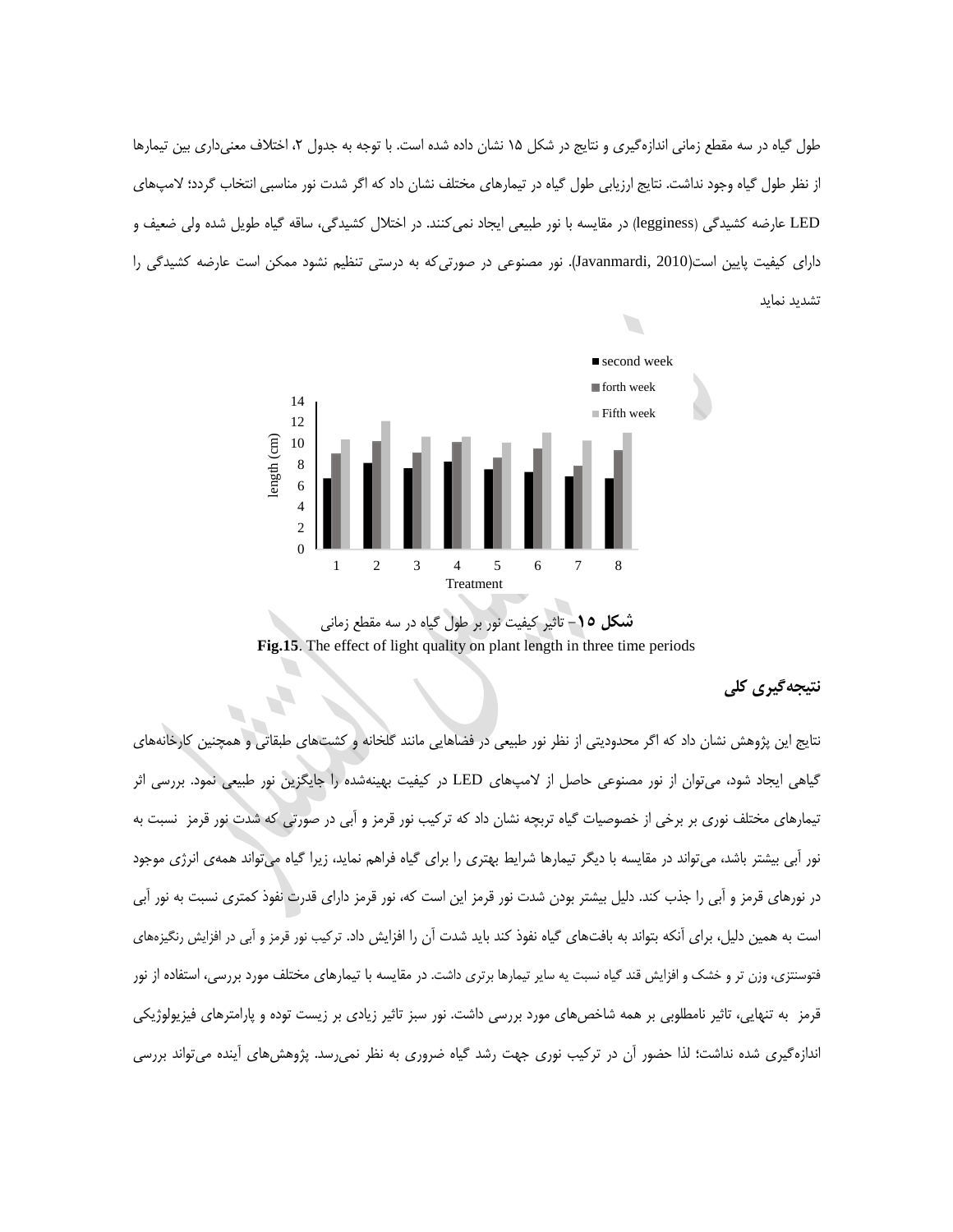رژیمهای نوری دیگر، بهویژه رنگ نارنجی و بنفش را در گیاهان متنوع، مورد ارزیابی قرار دهد. همچنین پرداختن به ارزش غذایی و دارویی گیاهان تحت نور مصنوعی میتواند از دیدگاه تجاری مهم و ارزشمند باشد.

#### **References**

- 1. Graamans, L., E. Baeza, A.V. D. Dobbelsteen, I. Tsafaras, and C. Stanghellini. 2018. Plant factories versus greenhouses: Comparison of resource use efficiency. Agricultural Systems 160:31-43.
- 2. Ikeda, A., Y. Tanimura, K. Ezaki, Y. Kawai, S. Nakayama, K. Iwao, and H. Kageyama. 1991. Environmental control and operation monitoring in a plant factory using artificial light. In I International Workshop on Sensors in Horticulture 304:151-158.
- 3. Ikeda, A., Y. Tanimura, K. Ezaki, Y. Kawai, S. Nakayama, K. Iwao, and H. Kageyama.1991. Environmental control and operation monitoring in a plant factory using artificial light. In I International Workshop on Sensors in Horticulture 304:151-158.
- 4. Javanmardi, J. 2010. Scientific and applied basis for vegetable. University of Mashhad press. (In Farsi).
- 5. Kozai, T. (2007). Propagation, grafting and transplant production in closed systems with artificial lighting for commercialization in Japan. Propagation of ornamental plants 7(3), 145-149.
- 6. Kozai, T., 2013. Resource use efficiency of closed plant production system with artificial light: concept, estimation and application to plant factory. Japan Academy 89: 447–461.
- 7. Kozai, T. 2012. Sustainable plant factory: Closed plant production systems with artificial light for high resource use efficiencies and quality produce. In International Symposium on Soilless Cultivation 1004: 27-40.
- 8. Kozai, T. 2013. Plant factory in Japan-current situation and perspectives. Chronica Horticulturae 53(2): 8-1.
- 9. Kozai, T., G. Niu, and M. Takagaki. 2019. Plant factory: an indoor vertical farming system for efficient quality food production. Academic press.
- 10. Li, M., T. Kozai, K. Ohyama, S. Shimamura, K. Gonda, and S. Sekiyama. 2012. Estimation of hourly CO2 assimilation rate of lettuce plants in a closed system with artificial lighting for commercial production. Ecological Engineering 24 (3):77–83.
- 11. Lichtenthaler, H. K., C. Buschmann. 2001. Chlorophylls and carotenoids: Measurement and characterization by UV-VIS spectroscopy. Current protocols in food analytical chemistry 1(1): F4-3.
- 12. Graamans, L., E. Baeza, A.V.D. Dobbelsteen, I. Tsafaras, and C. Stanghellini. 2018. Plant factories versus greenhouses: Comparison of resource use efficiency. Agricultural Systems 160:31-43.
- 13. Ohyama, K., M. Takagaki, and H. Kurasaka. 2008. Urban horticulture: its significance to environmental conservation. Sustainability Science 3(2): 241-247.